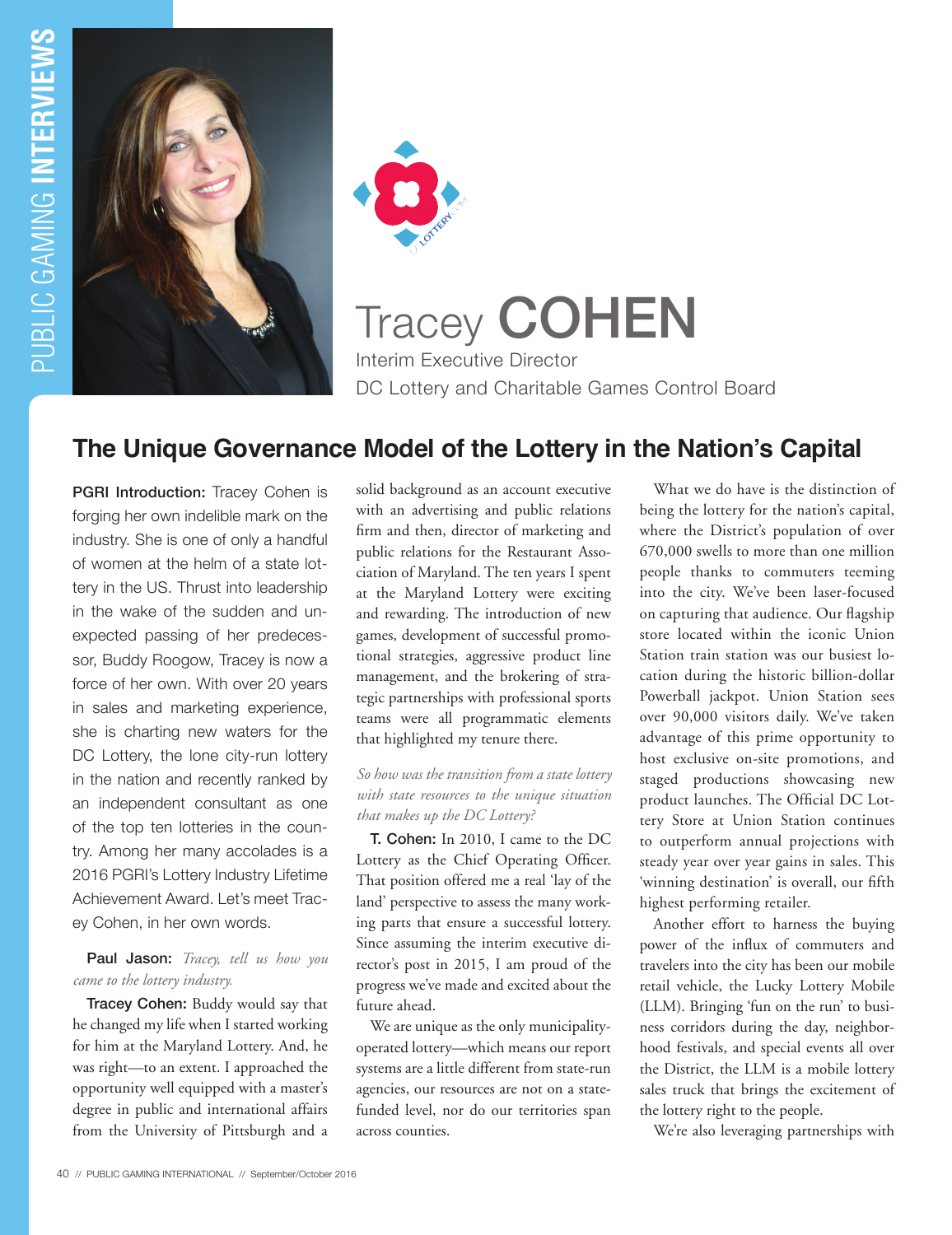attractions like the Verizon Center, the premier sports and entertainment venue in the city. The DC Lottery has launched basketball and hockey-themed tickets that have been hot sellers, as well as Money Machine nights that have served as gateway games to those unfamiliar with the lottery and fun introductions to the DC Lottery for those used to playing in their home states. Add to that our partnership with the Washington Nationals, our professional baseball home team and the introduction of the \$2 Racing Presidents scratcher that has been a homerun with players and with four

**It's no secret the challenges the agency faced during the instant ticket shortage that began in mid-2013 when our entire product line of scratcher tickets ran the risk of near depletion for almost two years. That absence of product was a significant hit in sales with resounding impact to our bottom line and transfer. Instant ticket sales plummeted by \$27 Million, or 45% from their high in FY12, resulting in over \$3 Million in lost transfer as of FY15. But, you make the best of what you have. You get innovative. You dig in. We became a more efficient organization reducing operating expenses, streamlining business operations, and cross-training staff. We became very aggressive in introducing new games and promotions to our other franchise games.**

our stakeholders.

scenes, become a collector's item among baseball enthusiasts.

Unlike several other lottery entities, the DC Lottery does not have a cause-specific designation. Proceeds from the sale of DC Lottery games are channeled directly to the District's General Fund which supports essential city services like public safety, education, and infrastructure.

In terms of reports, we are accountable to both our city government and the federal government. My boss is Chief Financial Officer of the District of Columbia

## *Sounds like quite a turnaround from some of the previously reported challenges faced by the DC Lottery. How did you do it?*

Jeff DeWitt. It's a sizeable title for a man with the responsibility of the city's financial health and prosperity in his hands. He manages every revenue-generating entity of the District's government from tax collection to lottery transfer. He oversees all financial functions of the city. He is very engaged, astute, and understands the nuances of dual accountability—to the District as well as Congress, as he in turn reports to the District's congressional oversight committee. Like all government lotteries, we are dedicated to serving the best interests of

T. Cohen: We are a 'small but mighty' agency that likes to say we're experts at turning lemons to lemonade. It's no secret the challenges the agency faced during the instant ticket shortage that began in mid-2013 when our entire product line of scratcher tickets ran the risk of near depletion for almost two years. That absence of product was a significant hit in sales with resounding impact to our bottom line and transfer. Instant ticket sales plummeted by \$27 Million, or 45% from their high in FY12, resulting in over \$3 Million in lost transfer as of FY15. But, you make the best of what you have. You get innovative. You dig in. We became a more efficient organization reducing operating expenses, streamlining business operations, and cross-training staff. We became very aggressive in introducing new games and promotions to our other franchise games—particularly the DC Fast Play family of games. We replaced instant ticket facings with DC Fast Play selections. During this period, we also introduced new Tap-N-Play games and the multi-state Lucky for Life. Players transitioned nicely to the new offerings. When our full line of scratchers was reintroduced in 2015, we took huge efforts to thank our players for playing and staying with the DC Lottery with player reward promotions of neverbefore proportions and payouts of more than \$1,000,000 in total prizes. And, again players have responded overwhelmingly. Our Second Chance contests have seen marked increases in participation, setting new benchmarks for entries and prize payouts.

Since reinstatement, instant ticket sales have been robust. FY16 sales are tracking more than 60% positive over last year's sales—a direct result of the return of instant tickets to our game portfolio.

The federal shutdown of October 2013 had a seismic impact throughout the country. We temporarily suspended winning ticket redemption. But, again—lemons to lemonade. Days before the shutdown, we awarded a \$1 Million scratcher winner; two months later, we had a \$2 Million Powerball winner. The lottery must go on.

The recent Best Practices study—that named us among the top ten lotteries in the nation—confirmed that we were doing some things right. We're ranked 7th out of 45 lotteries in the most important area of financial measure-operating income per capita. The study involved evaluations of more than 50 organizational processes, practices, and systems. The DC Lottery received high marks. Specifically, ten processes and systems were noted as best practices while 31 others were highlighted as exemplary.

We learn a lot about ourselves during periods of adversity. While we are challenged